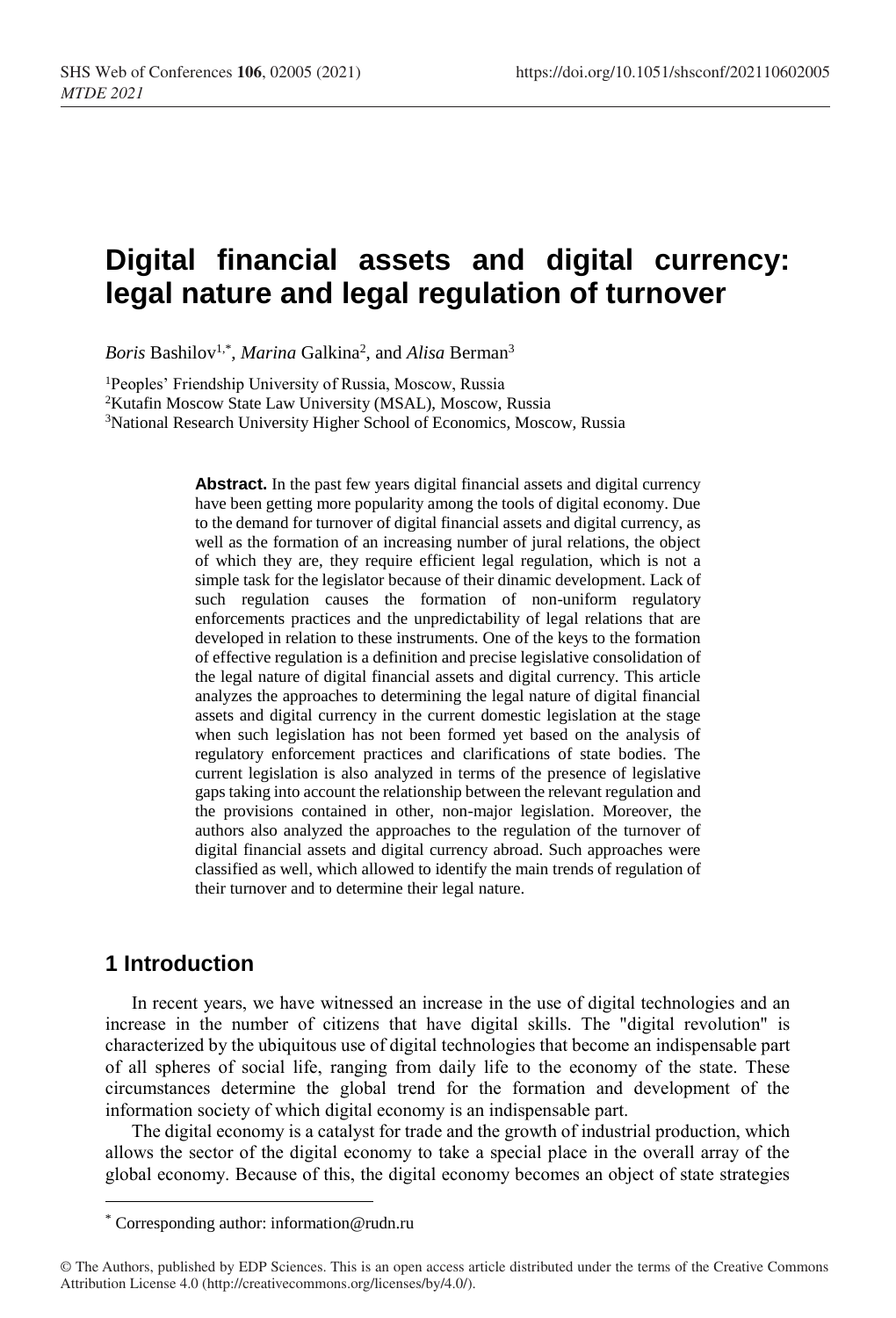and long-term national programs, significant public, and private investments are attracted for its development.

The origin of the term "digital economy" is attributed to the American scientist Nicholas Negroponte within his monograph "Being Digital" of 1995 [1], in which he argues about the shortcomings of the existing model of production-sale of goods and comes to the conclusion that it is possible to optimize all stages of this process by using virtual task execution. Today, there is no uniform definition of the term "digital economy", which differs in the doctrine and legislation of the global community. For example, the Strategy of development of the information society in the Russian Federation for 2017-2030 provides the following definition of the term "digital economy" – "a business activity in which the key factor of production is the digital data, the processing of big data and the use of the results of the analysis of which, in comparison to the traditional form of management, can significantly increase the efficiency of various types of production, technologies, equipment, storage, sale, delivery of goods and services" [2].

Like any other process, digitalization of economy is impossible without the use of a certain set of instruments, i.e. the means, used to affect, create and transform the digital economy, as well as to achieve special-purpose tasks. Among the instruments of the digital economy, one can distinguish, for example, the Internet of things, big data, blockchain, artificial intelligence, digital financial assets, digital currency, etc.

Like the digital economy itself, its instruments require legal regulation, which is not a simple task for the legislator in terms of their dynamic development, a situation of "chasing" the law for modern digital and information technologies is being formed. There is often a situation in which the use of the instruments of the digital economy for a long period of time occurs outside the legal field in the absence of any state regulation, which leads to the formation of non-uniform regulatory enforcement practices and unpredictability of legal relations that are formed in relation to these instruments.

Thus, the most obvious example in this regard is the legal regulation of the turnover of digital financial assets and digital currency. The purpose of this article is the formation of practical recommendations on improvement of the domestic legal regulation of the turnover of digital financial assets and digital currency as the object of this research. To achieve this purpose, the authors set the following tasks: to describe the main stages of formation and development of legal regulation and the turnover of digital financial assets and digital currency (including through the regulatory enforcement practices) and to evaluate its current state in comparison to the national regulation in other countries.

## **2 Methods**

The system of methods and approaches that are used to cover the topic of the research is determined by its object, as well by the purposes and tasks set. Taking into account the importance and complexity of the nature of the studied object, the entire complex of general, general and particular scientific techniques and methods of study, including formal-legal, comparative-legal, systematic, functional, logical, and other scientific methods including the method of the legal predicting (the formulation of scientifically-based predictions about the further development of the state-legal phenomenon made it possible to most accurately form proposals for the reform of legislation) was used as the instrumentarium of the research.

To deal with particular research problems, such modern general scientific methods as an explanation, analysis, synthesis, analogy, abstraction, deduction are widely used. Only the comprehensive use of scientific methods allowed to identify the existing legal gaps and to formulate practical suggestions for the reform of the legislation in the studied area.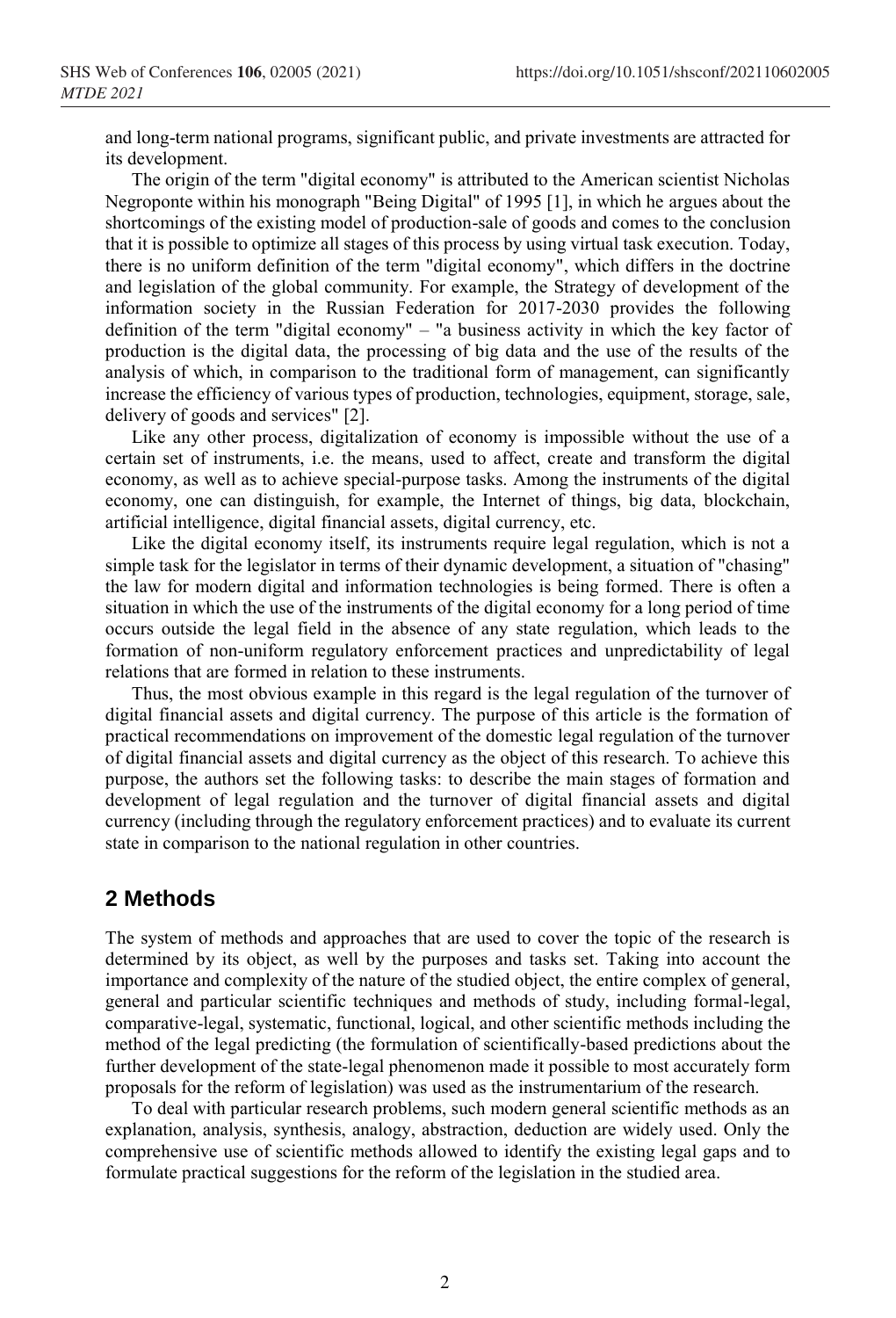## **3 Results**

The result of this research is not only the identification of the existing legal gaps of the domestic legal regulation of the turnover of digital financial assets and digital currency but also the generalization of the approaches to determining their legal nature in the period when the relevant legislation has not yet been adopted.

Moreover, in the result of the analysis of the legal regulation of the turnover of digital financial assets and digital currency in foreign countries, the authors draw conclusions about the existing approaches to their legal regulation and the definition of their legal nature in the global society. This analysis is useful from the point of view of the possibility of implementing foreign experience in regulation or, on the contrary, preventing the mistakes that were made in foreign regulation.

#### **4 Discussion**

For a long period of time, the role of digital financial assets and digital currency in the domestic system of objects of civil rights was not defined since they were not distinguished as an independent object of the civil law and their legal nature did not allow to attribute them to any objects that were named in the Article 128 of the Civil Code of the Russian Federation (as amended before July 18, 2019). It caused the formation of fundamentally opposite regulatory enforcement practices of courts and state bodies with regard to the issue of whether digital financial assets and digital currency are subject to civil rights and whether their turnover is not limited.

Some executors of law adhered to the logic that, according to paragraph 1 of Article 75 of the Constitution of the Russian Federation, the monetary unit in the Russian Federation is the ruble. Thus, the only ruble is a legal means of payment (Article 140 of the Civil code of the Russian Federation). In this regard, the Ministry of Finance of the Russian Federation [3] and the Central Bank of the Russian Federation [4] in their explanations indicated that digital currency (for example, bitcoin) is a monetary surrogate and its introduction and circulation on the territory of the Russian Federation in accordance with Article 27 of the Federal Law "On the Central Bank of the Russian Federation (Bank of Russia)" is prohibited. This point of view was also confirmed by the litigation practice [5].

Others supported the point of view that digital currency can not be classified as a monetary asset since it is neither the currency of the Russian Federation nor the foreign currency (as it is understood from Paragraphs 1 and 2 of Part 1 of Article 1 of the Federal Law "On Currency Regulation and Currency Control"). Moreover, the emission and accounting of the digital currency, the accounting of the transactions with it is decentralized, by automatically making entries in the distributed registers of the participants of the blockchain network. In this regard, both the emission of digital currency and transactions with it can not be controlled by states, organizations or individuals.

Moreover, they drew a conclusion that, despite the fact that digital currency is not a legal mean of payment as it is understood in the current legislation of the Russian Federation, its turnover is not directly limited by law and it is not subject to civil rights (as "other property" as it is understood by Article 128 of the Civil Code of the Russian Federation).

In October 2017, the President of the Russian Federation, as part of the implementation of the program "Digital Economy of the Russian Federation", instructed the Government of the Russian Federation and the Bank of Russia to ensure that the legislation of the Russian Federation is amended to define the status of digital technologies used in the financial sector and their terms, based on the obligation of the ruble as the only legal means of payment in the Russian Federation [6]. In this regard, the work on the draft law No. 419059-7 was initiated.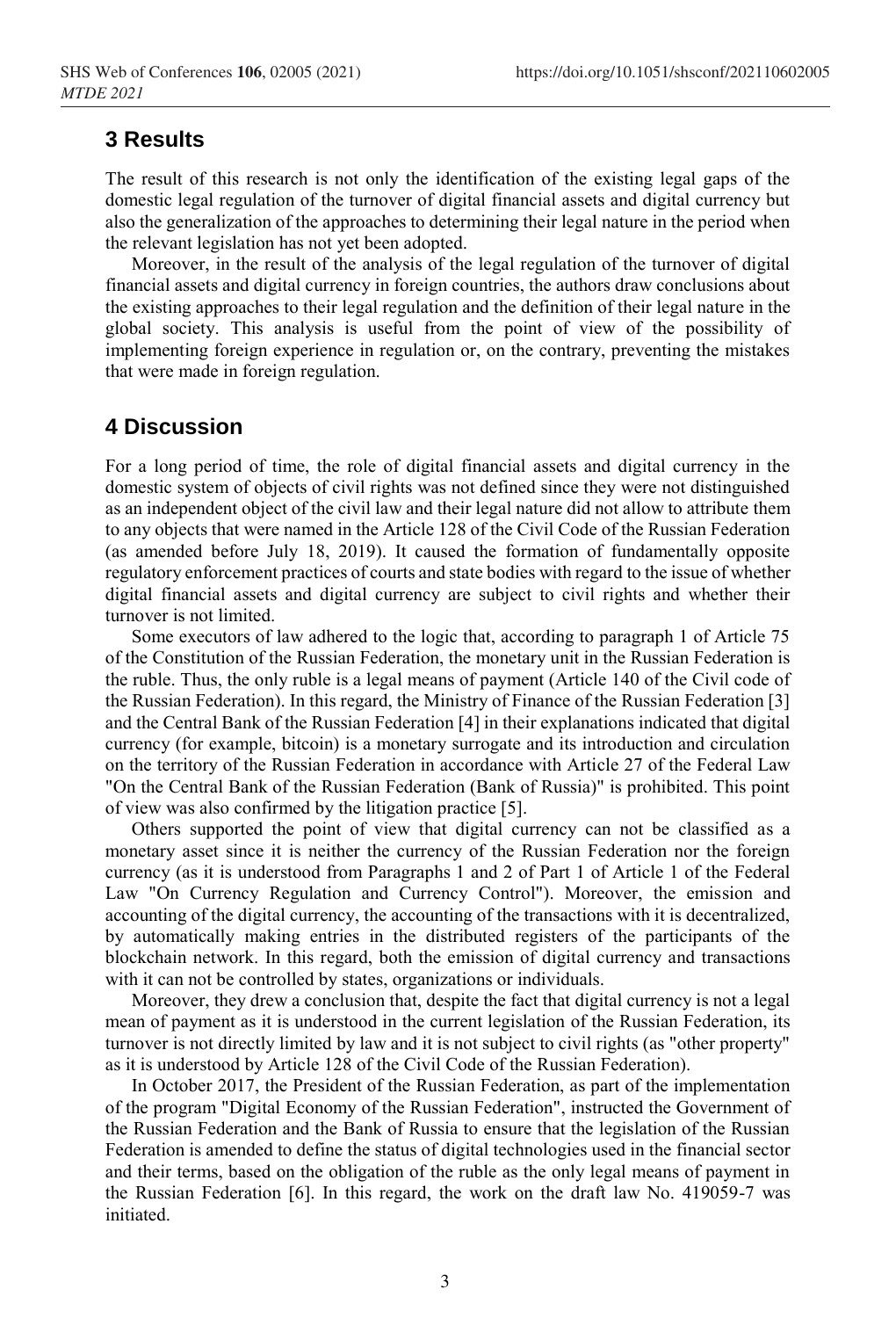The result of the amendment of the legislation was the adoption of the Federal Law of July 31, 2020, No. 259-FZ "On digital financial assets, digital currency and on amendments to certain legislative acts of the Russian Federation" (hereinafter referred to as Law No. 259- FZ), according to which two categories are distinguished: digital financial assets as "digital rights" (including monetary demands, the ability to exercise rights under emission securities, the right to participate in the capital of a non-public joint-stock company and the right to demand the transfer of emission securities) and digital currency as "a set of digital data".

It should be noted that in its original version the draft law No. 419059-7 acknowledged digital currency as a type of digital financial assets, however, there is no direct indication of this in the final version of Law No. 259-FZ. At the same time, the correlation between digital financial assets and digital currency is complicated and incorrect, since they, being digital rights and electronic data respectively, have different legal nature and are independent objects [7].

The Council of the Federation Budget and Financial Markets Committee in its conclusion on the draft law No. 419059-7 indicated the following considerable difference between digital financial assets and digital currencies: "with regard to a digital financial asset, there is always an obligated person on demand (obligation) who certifies a digital financial asset, at the same time, there is no obligated person with regard to the digital currency, just as there is no requirement (obligation) underlying it." At the same time, a digital financial asset as a type of digital right is subject to civil rights, and in this regard can act as a legal object of civil transactions" [8].

It seems that these conclusions lead to the fact that digital currency can not be acknowledged as an object of civil rights. However, it directly contradicts, for example, part 6 of Article 14 of Law No. 259-FZ, which enshrines the possibility of making civil transactions and/or operations with digital currency. Moreover, for the purposes of a number of legislative acts (for example, the Federal Laws "On combating legalization (laundering) of criminally obtained incomed and financing of terrorism", "On insolvency (bankruptcy)", "On enforcement proceedings", "On combating corruption") the digital currency is recognized as property. However, in the current version of Article 128 of the Civil code of the Russian Federation, only digital rights (as property rights), i.e. digital financial assets, are recognized as an object of civil rights, but not digital currency.

Thus, there is a contradiction, according to which in particular laws and regulation the digital currency is recognized as property, in respect of which civil transactions and operations can be made, however, as understood by civil law, digital currency is still not an object of civil rights.

This legislation gap is also noted by the State Duma Committee on the Financial Market in its conclusion on draft law No. 419059-7: "Taking into account that the draft makes amendments to particular laws of the Russian Federation concerning the recognition of digital currency as property for the purpose of their use, it is also necessary to make amendments of a corresponding nature in the provision of the Civil code of the Russian Federation as part of referring digital currency to objects of civil rights" [9].

The identified legal gap requires making relevant amendments to the legislation in order to form a unified approach to the regulation of one of the fundamental instruments of the digital economy.

Studying the nature of digital financial assets and digital currency, it should be noted that their legal regulation considerably varies in many countries of the world. At the same time, in some countries, there is no such concentration, which is temporary in nature and supplemented by explanations from various state authorities until the relevant regulation is adopted. In some countries like, for example, China, Bangladesh, Bolivia, Venezuela, Vietnam, Egypt, Iceland, Kyrgyzstan, Ecuador, etc., there is a ban on the use of digital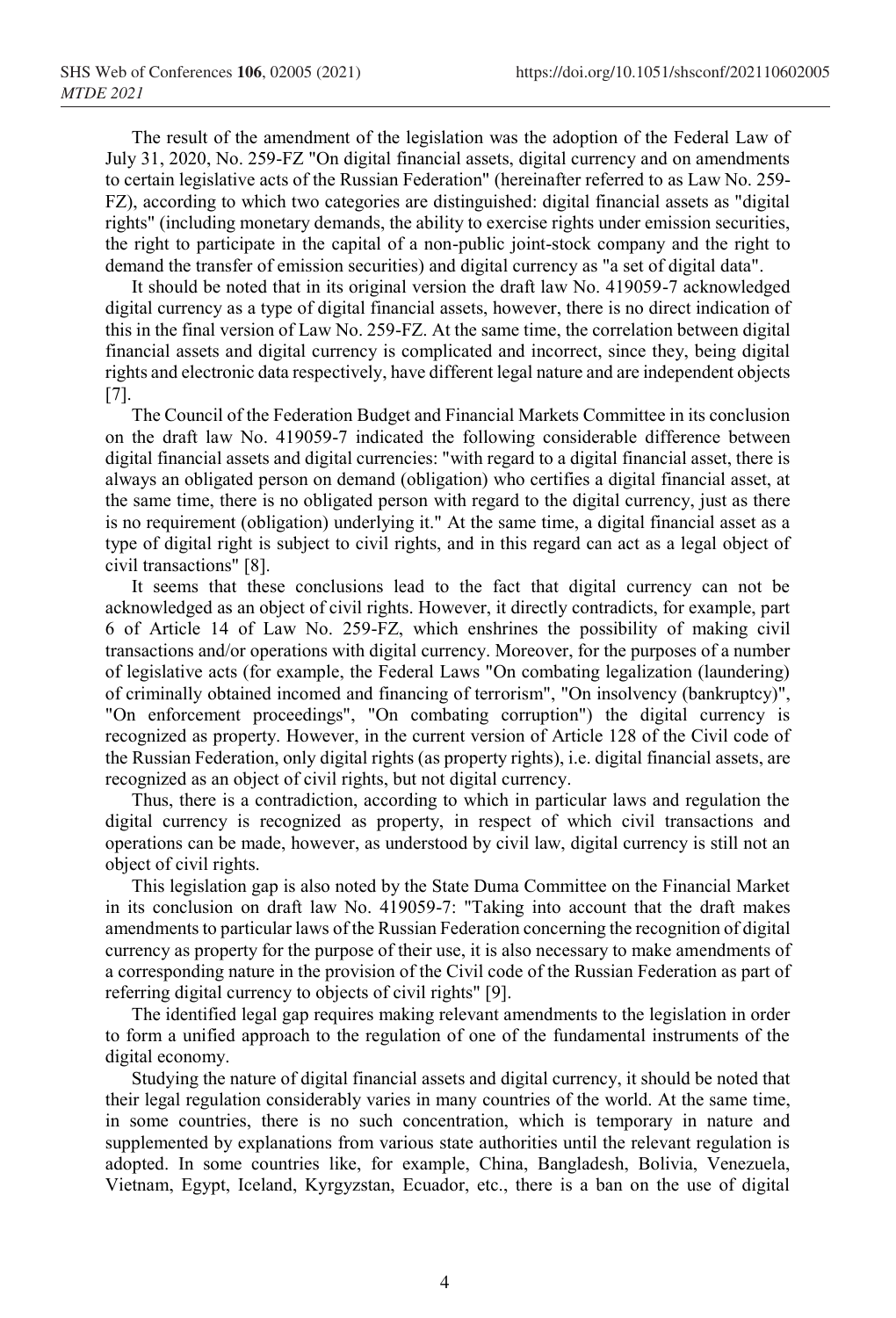currency, which means that there were no attempts to determine its legal nature at the legislative level.

Consider approaches to determining the legal nature of digital financial assets and digital currency in those foreign countries that have adopted specialized legal regulation. Among these countries, there are, for example, Japan, the Philippines, some states of the USA (for example, Washington, New York, South Carolina, Georgia, Pennsylvania, New Mexico, New Hampshire, etc.), Germany, Switzerland, UAE, Australia, Canada, etc.

For example, in the USA the Security and Exchange Commission recognized cryptocurrency as both means of payment, property (for example, for the purpose of taxation), and exchange goods [10]. At the same time, its legal regulation and determining of its legal nature can vary depending on the state. Moreover, the USA has introduced requirements for licensing exchange sites as financial services companies, as well as requirements for identifying users.

These requirements in terms of licensing and identification of users are common in Canada, Germany, and Switzerland, but in Switzerland, there is also an alternative to licensing - membership in a self-regulatory organization. In the UK and Singapore, these provisions are still only advisory in nature.

In Japan, cryptocurrency is defined as "a digital property holding" that is accepted as means of payment but not equated to either currency or electronic money. Exchange platforms are also subject to licensing, but they have a separate type of license of Financial Services Agency (FSA) - licenses for payment service providers for the exchange of virtual currencies. To acquire this license, this site must meet the minimum capital requirements. The users are subject to identification when opening an account on the site, as well as when having transactions above the set limits.

In Australia, the relevant legislation is being developed, but there is already the Code of Conduct of Participants of the Market of Cryptocurrency (for these purposes a self-regulatory organization was created), which sets the requirements for registration of not only exchange platforms but also of cryptocurrency wallet providers and a requirement to identify users.

In the Philippines, cryptocurrency is recognized as a means of payment. The requirement to register exchange platforms as payment service providers is fixed, the requirement to identify users is also provided. There is an administrative responsibility for non-compliance with these requirements.

#### **5 Conclusion**

Thus, the legislative ban on the turnover and the use of digital financial assets and digital currency in the range of countries is mostly an exception. Most countries of the world are at the stage when the turnover and the use of digital financial assets and digital currency is not regulated yet, but there is work on the development of the relevant legislation, or at the stage when the relevant specialized regulation has already been adopted. The legal nature of digital financial assets and digital currency is not always directly enshrined in the adopted legislation, but their legal nature can be derived from provisions, for example, on registration (licensing) of exchange platforms, taxation of participants in turnover, etc.

Approaches to determining the legal nature of digital financial assets and digital currency vary from country to country. For example, the analysis of foreign legal regulation of cryptocurrency turnover revealed the following approaches to determining its legal nature: means of payment, digital property holding, property, and commodity. It seems that this list of approaches is not comprehensive and can be expanded with the adoption of new regulations in other countries.

In recent years in the Russian Federation, the formation of special legislation on digital financial assets and digital currency that is far from being perfect and contains a range of